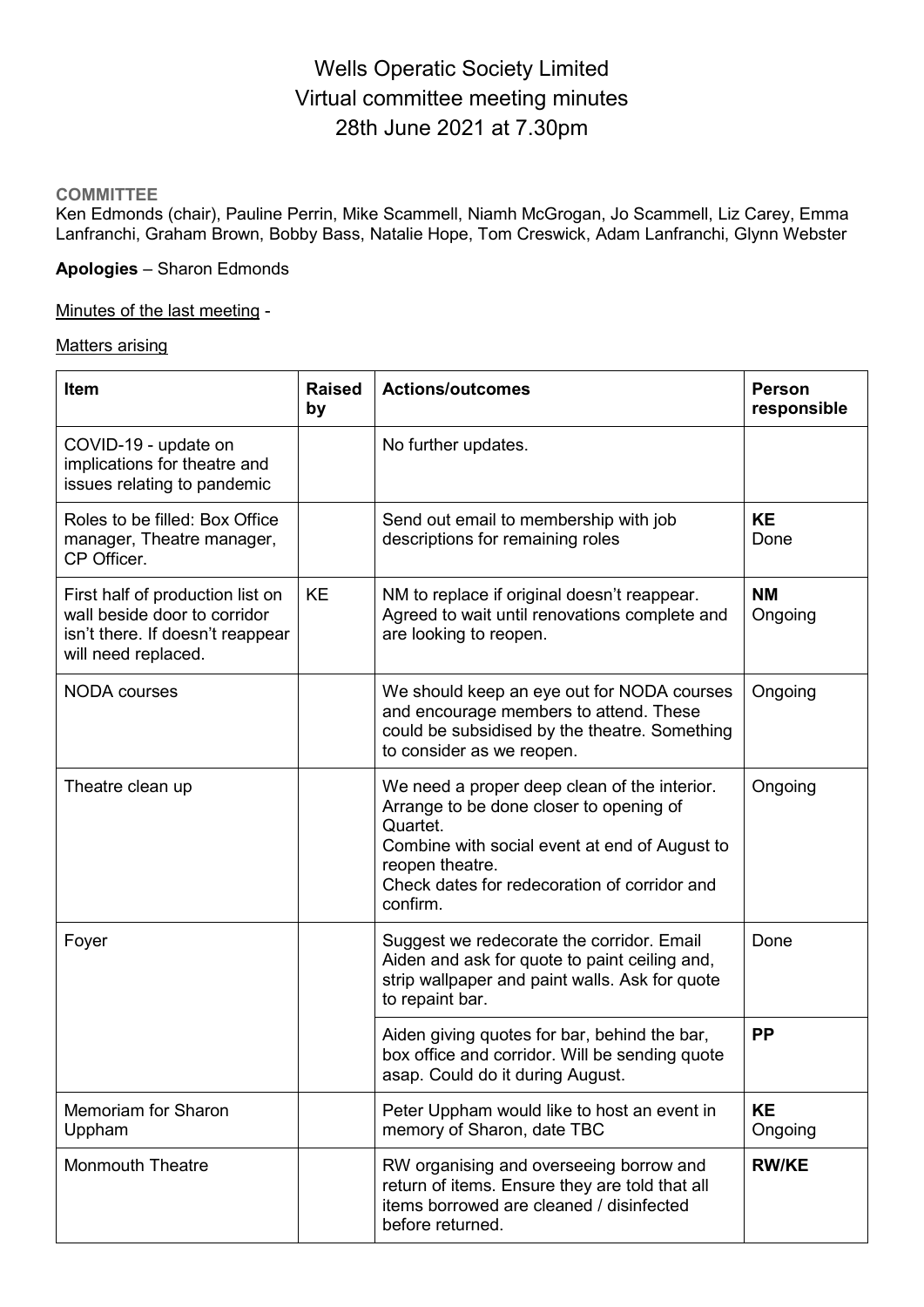|  | Confirmation from RW that pageant is going<br>ahead | <b>NM</b>                                                                                                     |    |
|--|-----------------------------------------------------|---------------------------------------------------------------------------------------------------------------|----|
|  |                                                     | The group is meeting at the theatre for 4<br>Mondays from 5:45pm-6:45pm. Sandra<br>Marshall to email details. | AL |

### Matters arising from 2020 - on hold due to CV-19 and to be reviewed once normal business resumes - are <u>at the end of this agenda</u>

# **Correspondence**

| <b>Item</b>                                                                                              | <b>Actions/outcomes</b>                                                                                                                                                                                                                                  | <b>Person</b><br>responsible |
|----------------------------------------------------------------------------------------------------------|----------------------------------------------------------------------------------------------------------------------------------------------------------------------------------------------------------------------------------------------------------|------------------------------|
| Email from Alex Mnatzaganian on<br>behalf of The Powells of Michaelstone<br><b>Y Fedw Historic Trust</b> | Heating, pit, workshop, renovations to corridor,<br>box office and bar and and audio visual<br>equipment suggested.<br>Agreed to request funds for mixing desk and<br>audio visual equipment for backstage & bar.<br>Email sent and waiting for response | l KE<br>Ongoing              |
|                                                                                                          |                                                                                                                                                                                                                                                          |                              |

### Treasurer's Report & Box Office

| <b>Item</b>                                                                                                                                                                                                                                                                                                                                                   | <b>Actions/outcomes</b>                                                                                                                                                                                    | <b>Person</b><br>responsible |
|---------------------------------------------------------------------------------------------------------------------------------------------------------------------------------------------------------------------------------------------------------------------------------------------------------------------------------------------------------------|------------------------------------------------------------------------------------------------------------------------------------------------------------------------------------------------------------|------------------------------|
| Further grant in region of £8K.                                                                                                                                                                                                                                                                                                                               | Awarded the full £8                                                                                                                                                                                        | <b>PP</b>                    |
| Accountants want to change us to a new<br>insurance company. We have NODA insurance<br>which we are keeping but this refer to the other<br>which we have for building and additional needs.<br>NODA insure movables i.e. props, costumes,<br>computers etc up to £47K<br>All other building, fixtures & fittings etc on other<br>policy and is approx. £1.2M. | Need to check:<br>Agreed to find out how much of an<br>increase the premium would be to<br>increase NODA to £75 coverage.<br>Agreed for broker to try and find<br>cheaper coverage for other<br>insurance. | <b>PP</b>                    |

### **Membership**

| Item                         | <b>Actions/outcomes</b> | <b>Person responsible</b> |
|------------------------------|-------------------------|---------------------------|
| Patron's leaflet             | Ongoing                 | LC                        |
| Theatre newsletter   Ongoing |                         | <b>SE</b>                 |

# **Publicity**

| Item | <b>Actions/outcomes</b>                                                         | <b>Person responsible</b> |
|------|---------------------------------------------------------------------------------|---------------------------|
|      | Handover $\mid$ KE and AL to have Publicity Officer role handover $\mid$ KE, AL | Ongoing                   |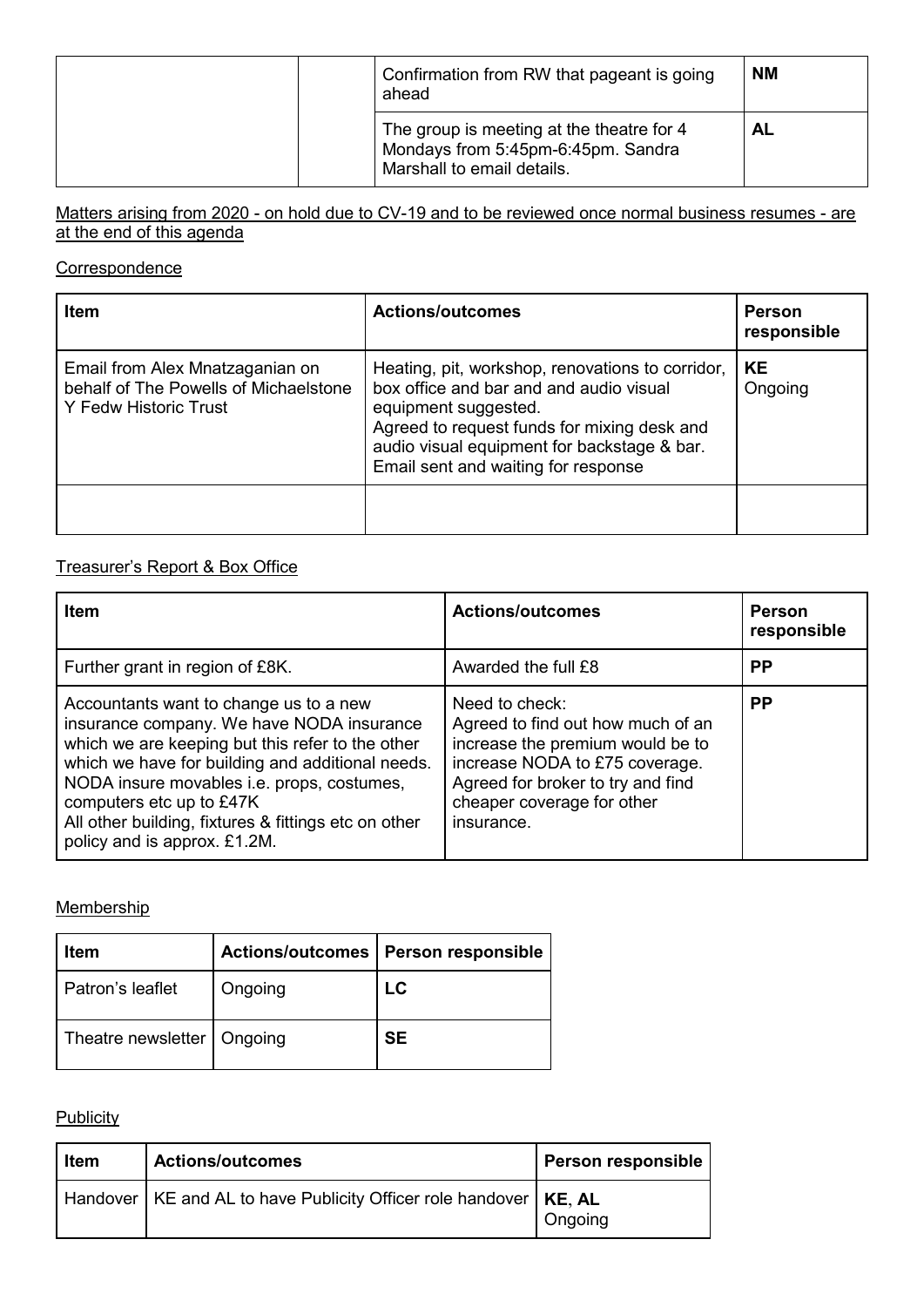# Theatre renovations

| Item                                                                                                                                                                                      | <b>Actions/outcomes</b>                                                                                                                                                                                                         | <b>Person</b><br>responsible          |
|-------------------------------------------------------------------------------------------------------------------------------------------------------------------------------------------|---------------------------------------------------------------------------------------------------------------------------------------------------------------------------------------------------------------------------------|---------------------------------------|
| Rehearsal room lighting complete.                                                                                                                                                         | Some ceiling areas & tiles need TLC                                                                                                                                                                                             | <b>MS</b><br>Arranging<br>with Angelo |
|                                                                                                                                                                                           | Before renovation there was a double panel<br>with lights. However the LEDs only needed one<br>panel which is why there are now gaps. We can<br>currently source the panels but not the metal<br>strips. May be able to source. | <b>MS</b>                             |
| Floors, skirting and curtains still to be<br>done.                                                                                                                                        | Curtains & poles bought and in rehearsal<br>room/bar. Need fitting.                                                                                                                                                             | <b>NM</b>                             |
| Window frame in wardrobe rotting and<br>will need to be looked at.                                                                                                                        | ER to speak with Steve Wilcox who did<br>Chamberlain St doors.                                                                                                                                                                  | <b>EL</b><br>Done                     |
|                                                                                                                                                                                           | £700 quote. Agreed.<br>Extractor fan will also be removed and replaced<br>with standard window. Frames will be<br>hardwood.                                                                                                     | EL/AL                                 |
| Toilet flooding.                                                                                                                                                                          | Seems to be a water pressure issue with urinals<br>rather than a leak. Water turned off for now.<br>Without a pressure control valve is not easy to<br>fix so may need a plumber.                                               | <b>MS</b><br>Ongoing                  |
| Update on dimmers                                                                                                                                                                         | Lighting box not updated and entrance door<br>installation incomplete. To be followed up.                                                                                                                                       | <b>GB</b><br>Ongoing                  |
| <b>PAT</b> testing                                                                                                                                                                        | Need to source training                                                                                                                                                                                                         | <b>GB</b><br>Ongoing                  |
| New sign for billboard by front wall.                                                                                                                                                     | Three designs discussed. Design 3 proposed by<br>GW and seconded by MS and unanimously<br>agreed.<br>Agreed to ask SE to see if builder will quote to<br>install sign.                                                          | <b>KE</b><br>Ongoing                  |
| Tree - yellow line edge. Sign received<br>and has gone up. Rocks/boulders to<br>be used instead of lines. AL quote<br>agreed - five concrete posts and<br>necessary equipment to install. | SE to speak to builder about bringing gate posts<br>forward so can add closable gate and sign and<br>add posts around tree to address tree and<br>parking issue in one.<br>Quote sent round and agreed.                         | <b>SE</b>                             |
| Parking in car park                                                                                                                                                                       |                                                                                                                                                                                                                                 |                                       |
| Heating system. No issues during<br>Willows but will need to monitor                                                                                                                      | Ongoing monitoring                                                                                                                                                                                                              | All<br>Ongoing                        |
| Camera\Wi-Fi system                                                                                                                                                                       | Computers fixed. Now just need to drill holes in<br>door and possibly in roof for ventilation and<br>monitor.                                                                                                                   | <b>AL</b><br>Ongoing                  |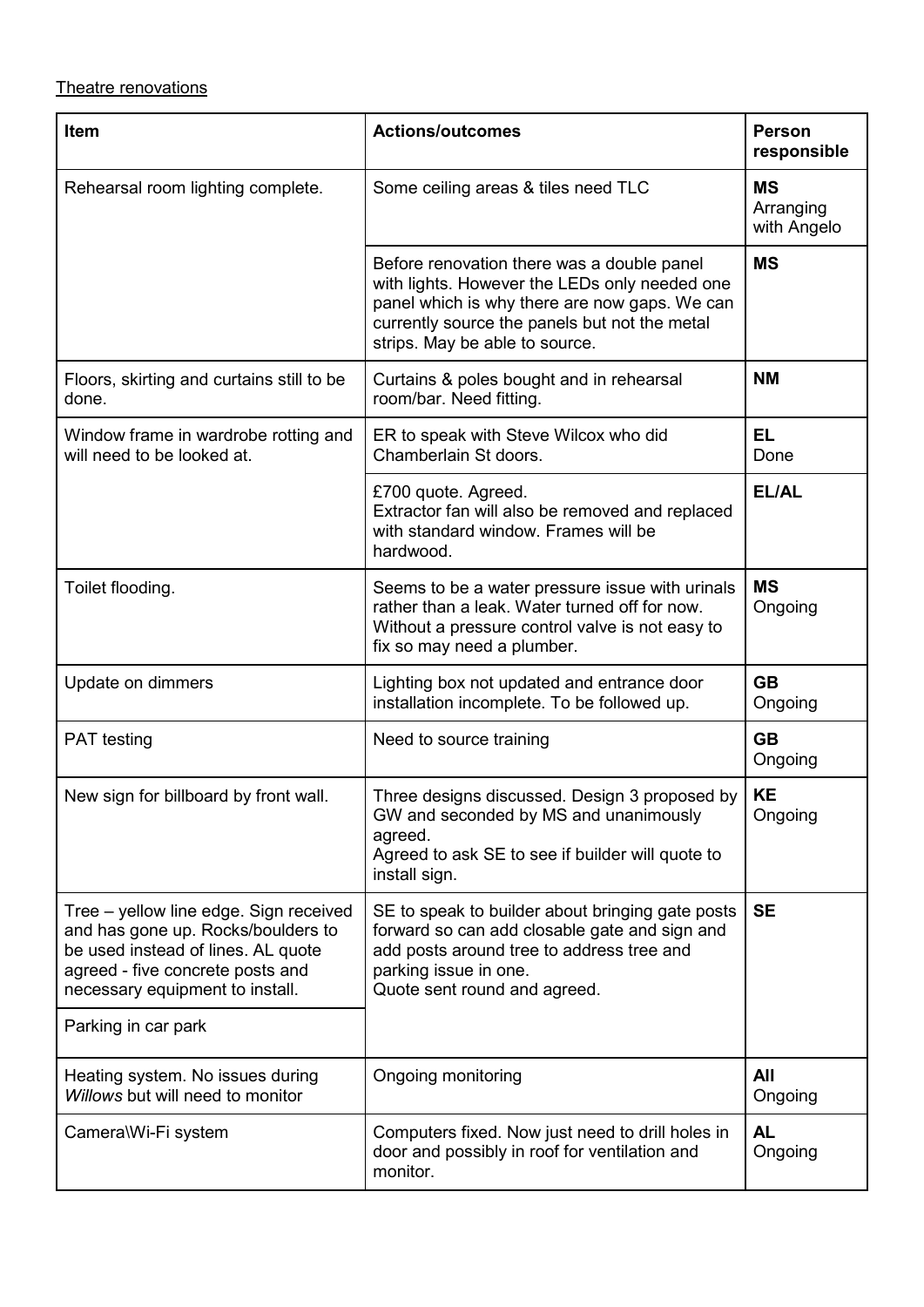#### **Hire**

| <b>Item</b>                 | <b>Actions/outcomes</b>                                                                                                                                                                                                                                                                                                                             | Person<br>responsible |
|-----------------------------|-----------------------------------------------------------------------------------------------------------------------------------------------------------------------------------------------------------------------------------------------------------------------------------------------------------------------------------------------------|-----------------------|
| <b>Small Steps</b><br>x 2   | Ongoing                                                                                                                                                                                                                                                                                                                                             | <b>SE</b>             |
| Cosmo<br>group              | On hold (CV-19)                                                                                                                                                                                                                                                                                                                                     | <b>SE</b>             |
| Sustainable<br><b>Wells</b> | On hold (CV-19)                                                                                                                                                                                                                                                                                                                                     | <b>Sarah Briton</b>   |
| Theatre<br>Festival         | Neil Johnson who organises the Theatre festival in Wells and he's<br>enquiring about the possibility of hiring the rehearsal room 9am - 5pm<br>from Mon 5th - Friday 9th July for a youth theatre week of<br>workshops. Rehearsal room not available Mon & Tue and auditorium set<br>up for Quartet so offered Wed-Fri. Is taking Wed-Fri for £200. | <b>SE</b><br>Ongoing  |
| Flower club                 | May want to come back to normal booking arrangements under reduced<br>circumstances.                                                                                                                                                                                                                                                                |                       |

#### **Productions**

| <b>Quartet</b> by Ronald Harwood |                         | September 15th-18th 2021 |                                |  |
|----------------------------------|-------------------------|--------------------------|--------------------------------|--|
| Director                         | <b>Jackie Watts</b>     | Producer                 | <b>Ken Edmonds</b>             |  |
| SМ                               | <b>Charlie Watkins</b>  | Lighting                 | <b>Graham Brown</b>            |  |
| Sound                            | <b>Rick Fitzsimmons</b> | Props                    | <b>Pat Watkins</b>             |  |
| Prompt                           | Frieda Brown            | Makeup                   |                                |  |
| <b>Budget</b>                    | Agreed                  | Publicity                | Ken Edmonds<br>Adam Lanfranchi |  |
| Photos                           | <b>Ken Edmonds</b>      | Programme                | <b>Ken Edmonds</b>             |  |
| <b>Ticket prices</b>             | £12<br>£10              | Rehearsal schedule       | Agreed                         |  |
| FoH                              | Sally Trayhurn          | Tickets go live          |                                |  |

All Quartet original cast have had both vaccines and confirmed are happy to continue. Hopefully rehearsals will restart July 19th. Committee encourage ventilation and that it is personal choice for cast/crew to wear masks (assuming all government restrictions lifted). Agreed will go ahead if even audience have to socially distance.

| <b>Cinderella</b> by Vicky Orman |                        | Dec 12th - 19th 2021 |                     |  |
|----------------------------------|------------------------|----------------------|---------------------|--|
| <b>Director</b>                  | Ken Edmonds            | Producer             | <b>Vicky Orman</b>  |  |
| MD                               | <b>Nick Barlow</b>     | Choreography         |                     |  |
| <b>SM</b>                        | <b>Charlie Watkins</b> | Lighting             | <b>Graham Brown</b> |  |
| Sound                            |                        | Projection           |                     |  |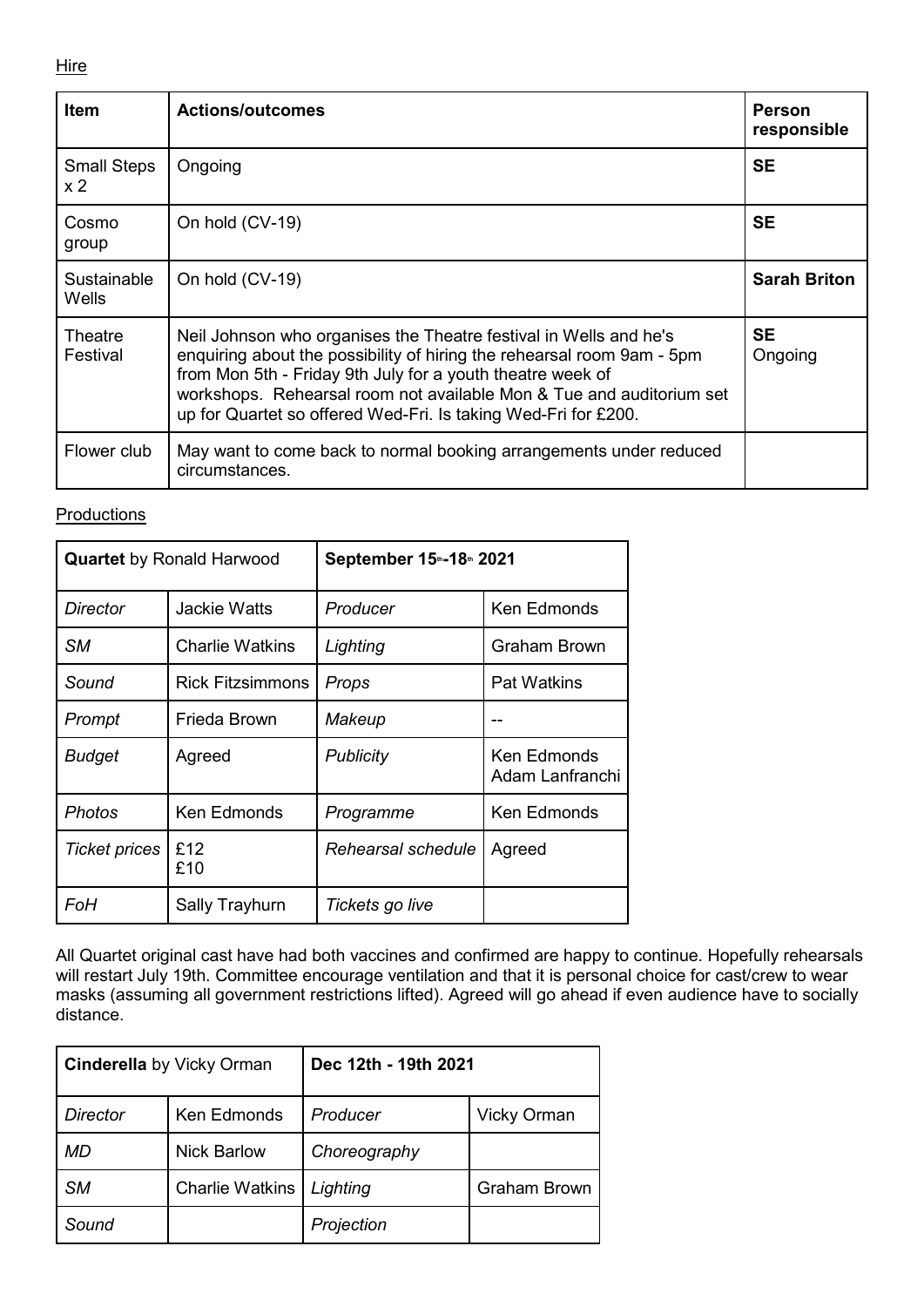| Costumes             |              | Props              |  |
|----------------------|--------------|--------------------|--|
| Prompt               | Frieda Brown | Makeup             |  |
| <b>Budget</b>        |              | Publicity          |  |
| <b>Photos</b>        |              | Programme          |  |
| <b>Ticket prices</b> |              | Rehearsal schedule |  |
| FoH                  |              | Tickets go live    |  |

| <b>Blood on the Canvas by Richard James</b><br>and |                       | <b>March 2022</b>  |  |
|----------------------------------------------------|-----------------------|--------------------|--|
| Director                                           | <b>Sharon Edmonds</b> | Producer           |  |
| <b>SM</b>                                          |                       | Lighting           |  |
| Sound                                              |                       | Projection         |  |
| Costumes                                           |                       | Props              |  |
| Prompt                                             |                       | Makeup             |  |
| <b>Budget</b>                                      |                       | Publicity          |  |
| <b>Photos</b>                                      |                       | Programme          |  |
| <b>Ticket prices</b>                               |                       | Rehearsal schedule |  |
| FoH                                                |                       | Tickets go live    |  |

| Big Fish by John August & Andrew Lippa |                              | May 02nd-07th 2022 |                             |  |
|----------------------------------------|------------------------------|--------------------|-----------------------------|--|
| Director                               | Niamh McGrogan               | Producer           | Doreen Grant                |  |
| <b>MD</b>                              | <b>Sheila Ross</b>           | Choreography       | Julie & Elisha Webster      |  |
| <b>SM</b>                              | Mike Scammell & Sarah Galton | Lighting           | <b>Graham Brown</b>         |  |
| Sound                                  | <b>Rick Fitzsimmons</b>      | Projection         | Ben Lynch                   |  |
| Costumes                               | <b>Bobby Bass</b>            | Props              | Jo Scammel with Vicky Orman |  |
| Prompt                                 | Frieda Brown                 | Makeup             | <b>Helen Makin</b>          |  |
| <b>Budget</b>                          | Agreed                       | <b>Publicity</b>   | Adam Lanfranchi             |  |
| <b>Photos</b>                          |                              | Programme          | Niamh McGrogan              |  |
| <b>Ticket prices</b>                   | £11<br>£13                   | Rehearsal schedule | Agreed                      |  |
| FoH                                    | Sally Trayhurn               | Tickets go live    |                             |  |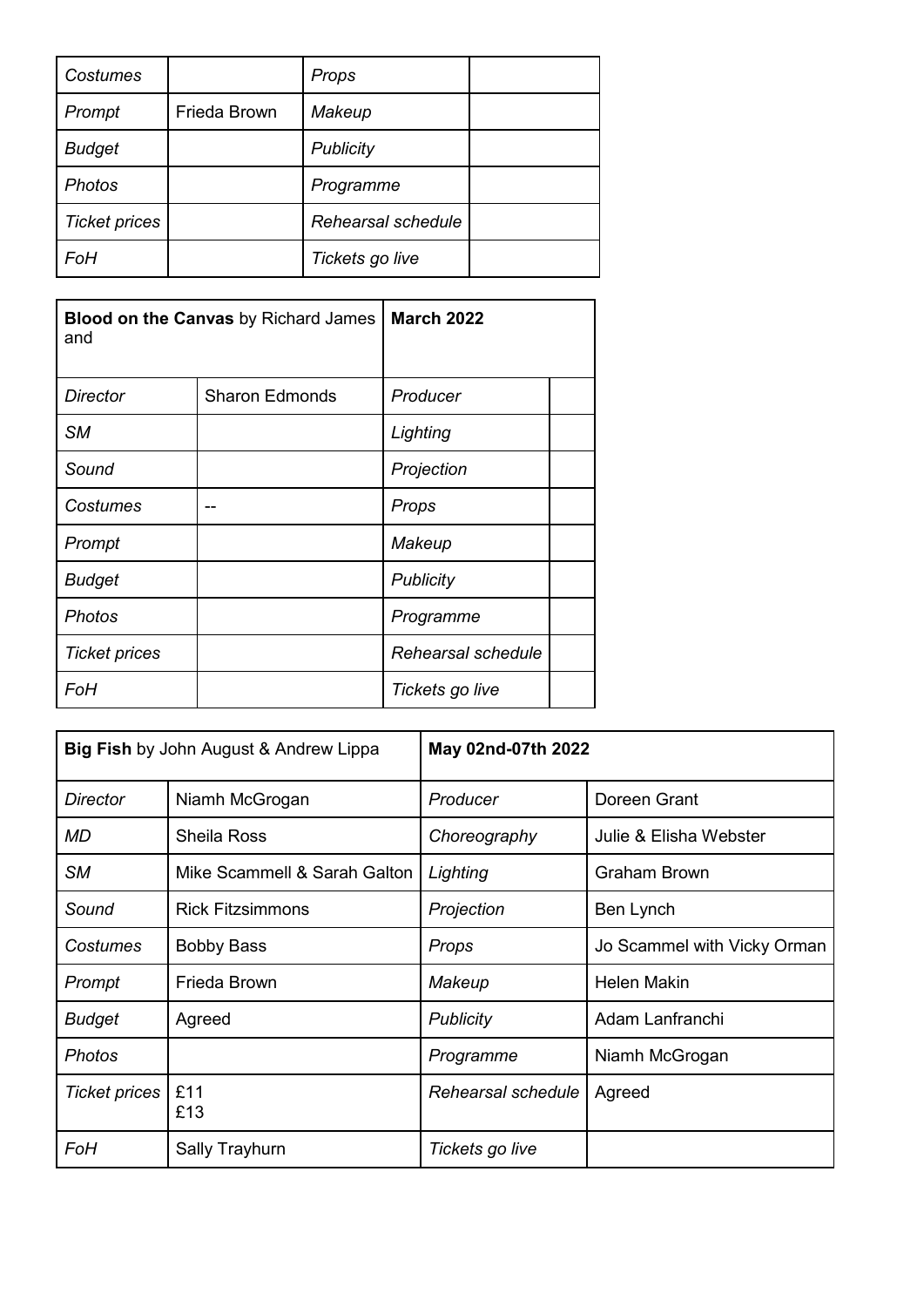| And Then There Were None by Agatha Christie |                        | September 13th - 17th 2022 |                                                    |
|---------------------------------------------|------------------------|----------------------------|----------------------------------------------------|
| <b>Director</b>                             | Adam Lanfranchi        | Producer                   | <b>Graham Brown</b>                                |
| <b>SM</b>                                   | Emma Russell           | Voice coach                | Lois Harbinson                                     |
| Sound                                       | <b>Adrian Mitchell</b> | Lighting                   | Graham Brown                                       |
| Costumes                                    | Louise Sansam          | Props                      | Jo Scammell, Vicky Orman<br><b>Lesley Ricketts</b> |
| Prompt                                      | Doreen Grant           | Makeup                     | <b>Helen Makin</b>                                 |
| <b>Budget</b>                               | Agreed                 | <b>Publicity</b>           | Adam Lanfranchi                                    |
| <b>Photos</b>                               | <b>Greg Tresize</b>    | Programme                  | Adam Lanfranchi                                    |
| <b>Ticket prices</b>                        | £12<br>£10             | Rehearsal schedule         | Agreed                                             |
| FoH                                         | Sally Trayhurn         | Tickets go live            |                                                    |

| The Wizard of Oz by L.Frank Baum |                    | December 2022      |                      |
|----------------------------------|--------------------|--------------------|----------------------|
| <b>Director</b>                  | <b>Bobby Bass</b>  | Producer           | Niamh McGRogan       |
| MD                               | <b>Sheila Ross</b> | Voice coach        |                      |
| <b>SM</b>                        |                    | Lighting           |                      |
| Sound                            |                    | Projection         |                      |
| Costumes                         | Nat Hope           | Props              | Lesley & Jo Scammell |
| Prompt                           |                    | Makeup             |                      |
| <b>Budget</b>                    |                    | Publicity          |                      |
| <b>Photos</b>                    |                    | Programme          | Niamh McGrogan       |
| <b>Ticket prices</b>             |                    | Rehearsal schedule |                      |
| FoH                              |                    | Tickets go live    |                      |

### Proposed productions

| <b>Production and Proposer</b>                                                                                                                                                                                                                                                                                             | <b>Proposed</b><br>dates |
|----------------------------------------------------------------------------------------------------------------------------------------------------------------------------------------------------------------------------------------------------------------------------------------------------------------------------|--------------------------|
| The Tempest by William Shakespeare<br>Jonathan Sansam                                                                                                                                                                                                                                                                      | September<br>2023        |
| Avenue Q by Jeff Whitty or Spamalot by Eric Idle<br><b>Nick Barlow</b><br>Nick has requested this come forward to May 2023 if possible. Agree to apply for licence<br>and if is available then will be unlikely to have been requested by any other local group. If<br>we can get the licence, agreed to move to May 2023. | May 2023                 |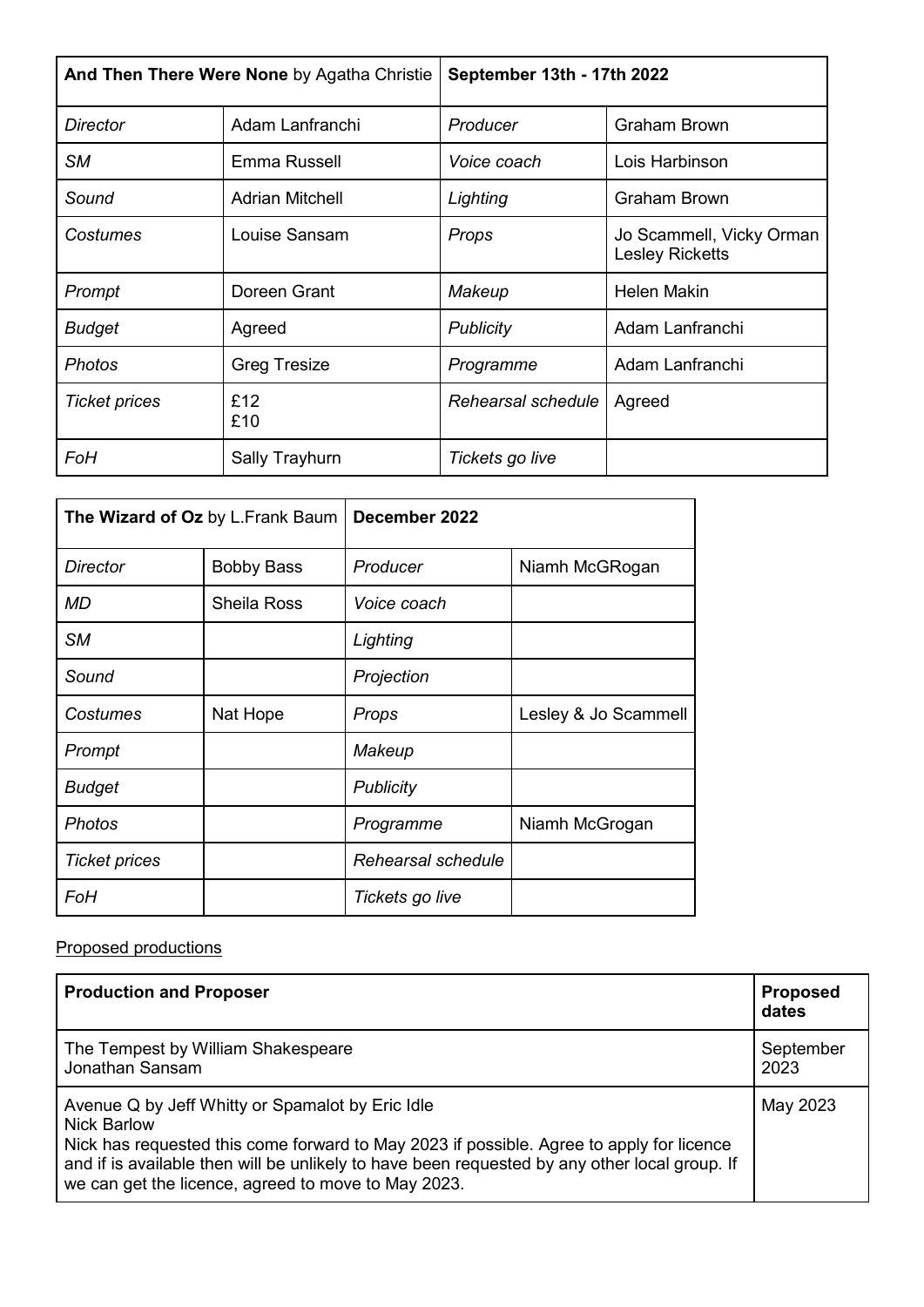### **Training**

| Item                  | <b>Actions/outcomes</b>                                                                                    | Person<br>responsible |
|-----------------------|------------------------------------------------------------------------------------------------------------|-----------------------|
| First Aid<br>Training | Likely to be out of date for many members. Need to find out how to<br>best go about renewing / retraining. | <b>NH</b>             |
|                       |                                                                                                            |                       |

### Show reviews

| <b>Show</b> | <b>Review</b>                                                                                                                                                                                                                                                                                                    | <b>Reviewed</b><br>by |
|-------------|------------------------------------------------------------------------------------------------------------------------------------------------------------------------------------------------------------------------------------------------------------------------------------------------------------------|-----------------------|
|             | Constellations   Good play with interesting premise. Well performed with some excellent<br>effects. Lack of intimacy between characters meant the emotional impact<br>wasn't as striking as it could have been. Challenging to be on stage for<br>duration with no set or props but a very enjoyable production. | <b>NM</b>             |

### Any other business

| <b>া</b> tem | <b>Actions/outcomes</b>                                                      | <b>Person responsible</b> |
|--------------|------------------------------------------------------------------------------|---------------------------|
|              | Car park clear up   A big thank you to all members. The outside looks great. |                           |

### Date of next meeting

# **27th July 2021 online via Skype (**clean up and Quartet)

# Matters arising from 2020 - on hold due to CV-19 and to be reviewed once normal business resumes

| <b>Item</b>                                                         | <b>Raised</b><br>by | <b>Actions/outcomes</b>                                                 | Person<br>responsible                |
|---------------------------------------------------------------------|---------------------|-------------------------------------------------------------------------|--------------------------------------|
| Theatre handbook RW needs to be given<br>some items to fully update | <b>RW</b>           | Send out of date forms out for<br>updating                              | <b>RW</b>                            |
|                                                                     |                     | Update application for<br>membership proforma                           | <b>PP</b>                            |
|                                                                     |                     | Update membership procedure                                             | <b>PP</b>                            |
|                                                                     |                     | Update costume leaflet                                                  | LC                                   |
|                                                                     |                     | Update diagram of passageway<br>electric box                            | <b>GB</b>                            |
|                                                                     |                     | Theatre plans                                                           | <b>RW</b> with<br><b>Nick Barlow</b> |
|                                                                     |                     | Updated list of committee<br>members to go on the<br>noticeboard in bar | <b>NM</b>                            |
|                                                                     |                     | Agreed to update handbook<br>annually                                   | <b>EL</b>                            |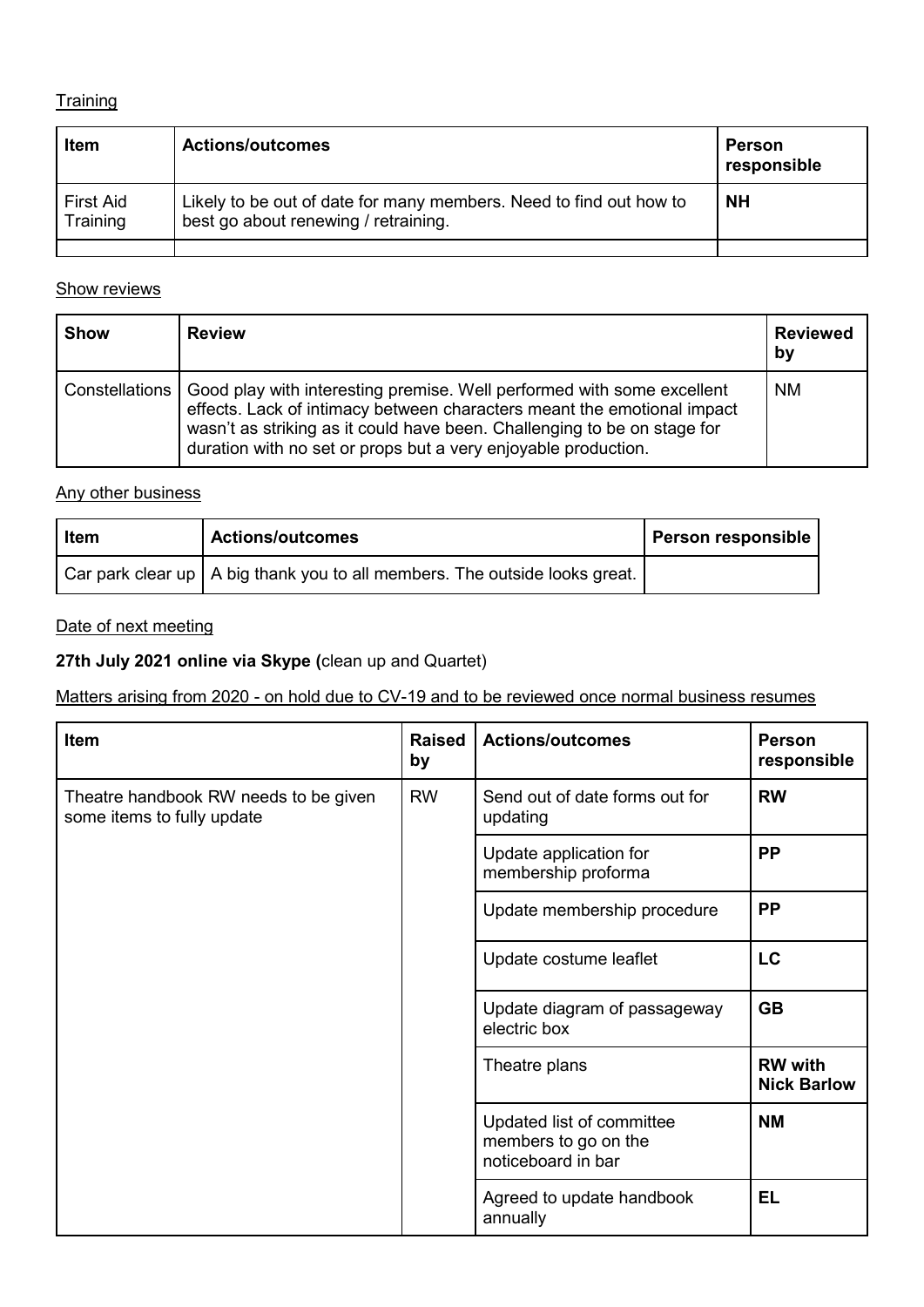| <b>High Street Banner</b> | <b>KE</b> | <b>Ongoing until City Council makes</b><br>a decision.                                                                                                                                                                                                                                                                                                                                                                                           |           |
|---------------------------|-----------|--------------------------------------------------------------------------------------------------------------------------------------------------------------------------------------------------------------------------------------------------------------------------------------------------------------------------------------------------------------------------------------------------------------------------------------------------|-----------|
| Theatre maintenance       |           | Arrange maintenance walk<br>through with Mark Wall including<br>check of workshop insulation and<br>support for pit beam.                                                                                                                                                                                                                                                                                                                        | <b>KE</b> |
|                           |           | There are covers where the old<br>roof lights were down through the<br>building. The covers are no longer<br>fit for purpose and need replaced.<br>Request quote from Mark Wall.                                                                                                                                                                                                                                                                 | <b>KE</b> |
|                           |           | The asphalt needs resilvering but<br>not urgent yet.                                                                                                                                                                                                                                                                                                                                                                                             |           |
|                           |           | Main roof will need retiling at<br>some point, but running repairs<br>will still do for now.                                                                                                                                                                                                                                                                                                                                                     |           |
|                           |           | Flat roof section over louvre doors<br>needs investigating to check if<br>any repairs imminent. Request<br>quote from Mark Wall.                                                                                                                                                                                                                                                                                                                 | <b>KE</b> |
|                           |           | Mark to send quote for insulation<br>over workshop.                                                                                                                                                                                                                                                                                                                                                                                              | <b>KE</b> |
|                           |           | Should take pictures of wall<br>between theatre and St Cuthbert's<br>for NM to record as evidence of<br>any future issues.                                                                                                                                                                                                                                                                                                                       | <b>AL</b> |
| Waste management          | <b>PP</b> | Agreed to buy two bins for box<br>office and repurpose existing two<br>for corridor and mark up 2 bins in<br>workshop for recycling & non-<br>recycling. New signage still<br>applicable to change.                                                                                                                                                                                                                                              | <b>EL</b> |
| Angelo Awards             | <b>NM</b> | Greg (Somerset Man<br>photographer) happy to<br>photograph ceremony in return for<br>ticket.                                                                                                                                                                                                                                                                                                                                                     | <b>NM</b> |
|                           |           | Inform members in January of<br>awards evening and ask for<br>suggested award categories and<br>look into badge medals and<br>certificates. Categories to be<br>lighthearted and fun:<br>Best backstage homemade<br>cake<br>Best wardrobe malfunction<br>$\bullet$<br>Chris Briton ad lib award for<br>$\bullet$<br>the most consistent ad libber<br>Royal Destroyer of props<br>$\bullet$<br>and/or costumes<br>All other suggestions to Niamh. | <b>NM</b> |